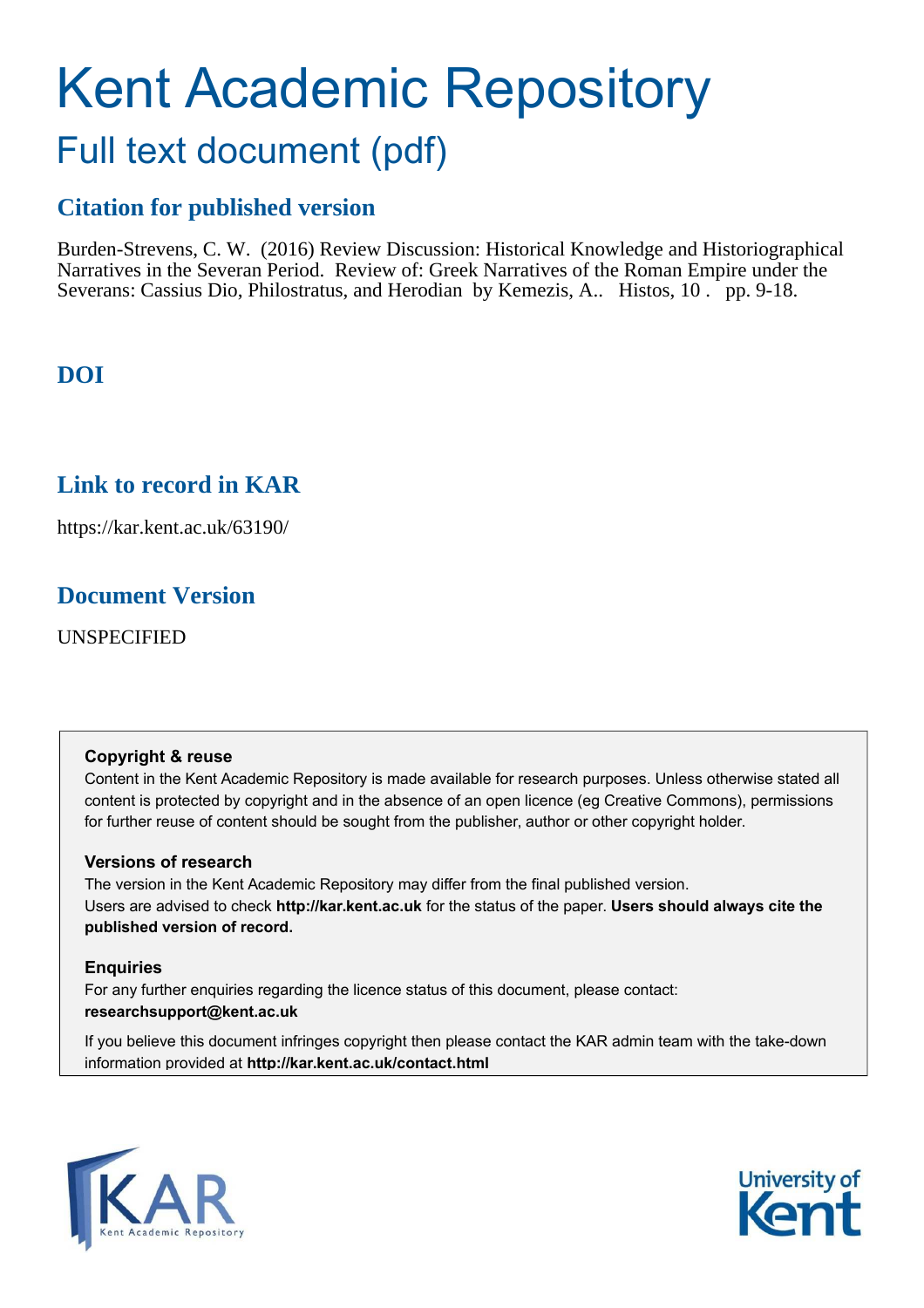## REVIEW–DISCUSSION HISTORICAL KNOWLEDGE AND HISTORIOGRAPHICAL NARRATIVES IN THE SEVERAN PERIOD

Adam M. Kemezis, *Greek Narratives of the Roman Empire under the Severans: Cassius Dio, Philostratus, and Herodian.* Greek Culture in the Roman World. Cambridge: Cambridge University Press, 2014. Pp. xii + 340. Hardback,  $\zeta$ 70.00. ISBN 978-1-107-06272-6.

dam Kemezis' first book, which arrives as an expansion of his 2006 PhD thesis,<sup>1</sup> adopts a welcome set of innovative approaches to three **A** Greek authors of the Severan age whose literary originality has only dam Kemezis' first book, which arrives as an expansion of his 2006<br>PhD thesis,<sup>1</sup> adopts a welcome set of innovative approaches to three<br>Greek authors of the Severan age whose literary originality has only<br>come to be recog rodian. This is not a study of literature as such, nor is it the author's intent to shed light upon the ways in which these historians (broadly defined, 19) moulded and adapted different historical methods. Rather, this book aims to understand the kinds of Roman history these historians created in response to the vicissitudes of their Severan age. In short, this is not a study of how Severan historiography was written, but why it was written.

 Kemezis' argument is that the string of political upheavals at the highest level, which marked the transition from the Antonine to the Severan dynasties, generated a vacuum of consensus between the ruling *princeps* and the ruled elite. This vacuum led these Greek authors to begin to reinterpret both the recent past and the *longue durée* in a way that may not be detected in the historiography of the comparatively peaceful Antonine dynasty. In previous periods, high-level literary narratives of the past were a means of creating consensus around the legitimacy of the ruling power and its capacity to deliver positive change and continuity. The Severan dynasty, however, failed miserably to assert this element. In the absence of such consensus, Kemezis argues that these authors composed their narratives without the assistance of a persuasive imperial line to follow. Rather, they did the job of finding continuity and positive change in the Severan age for themselves; and, predictably, used their works to advertise their interest-groups as the replacement for that element  $(4-8)$ .

 $\frac{1}{1}$  Kemezis (2006).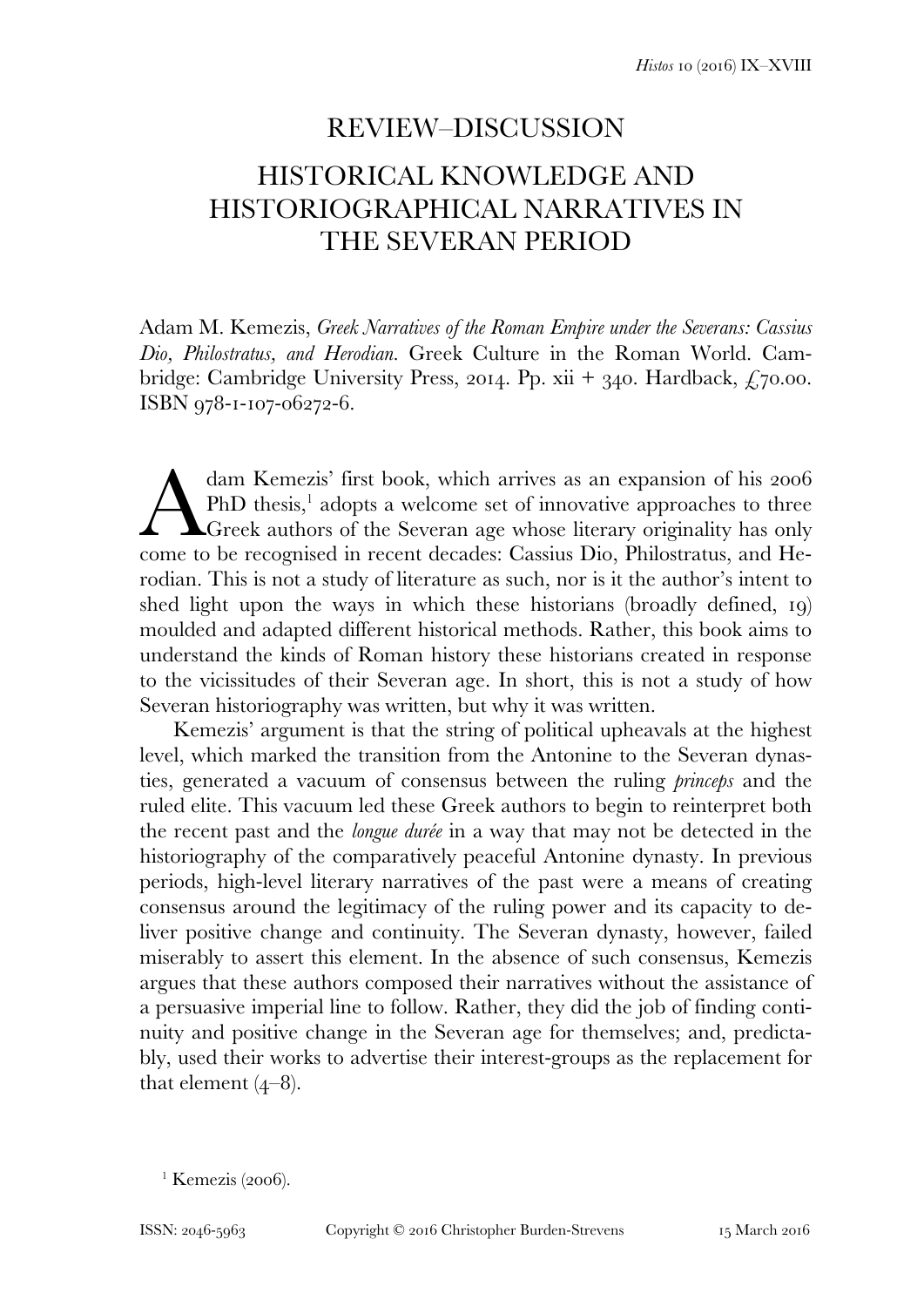The book is divided into seven chapters. An introduction and conclusion book-end a comparison of the Antonine and Severan dynasties and their historians, which provides essential historical background to Kemezis' argument. This is followed by four case-studies on Cassius Dio's history, Philostratus' *Apollonius,* Philostratus' *Sophists*, and Herodian's eight-book history of the emperors from Marcus Aurelius to Gordian III. A full index (335–40) records all major and many minor points covered in the book with appreciable specificity. This is additionally complemented by a very substantial bibliography with only a couple of surprising omissions, and by three appendices—one for each of the historians under discussion (281–308). Above all these appendices focus on determining the date of composition of the texts and on elucidating further the biographical material surrounding each author.

 In his Introduction, Kemezis shelves the traditional author-based approach which treats the historian in light of who he 'is'—*pepaideumenos*, administrator, Roman, monarchist—and reads the text from that perspective (21–6). All three historians under discussion in this book can be placed within those 'categories' on the basis of the statements they make; but this adumbrates only the similarities, and not the distinctive differences, in the way in which they reinterpreted Roman history from the Severan standpoint. By leaving aside the author-based approach and relegating the requisite material to the appendices, Kemezis is better able to demonstrate that these three historians wrote very different narratives in spite of their similar backgrounds and ideological assumptions. The difference, Kemezis shows, lies in the way in which the three historians located their interestgroups as loci of continuity between Antonine and Severan, and reinterpreted Roman history accordingly.

 In giving this methodological overview, Kemezis' Introduction furthermore circumvents a number of familiar traps. Firstly, there is nothing new in approaching Severan historiography as a response to the vicissitudes of the contemporary situation. Cassius Dio's history has often been read as a response to the Severan age.<sup>2</sup> But in arguing that these three authors used their histories to advertise their interest-groups as the vessels of positive continuity and change, Kemezis re-invents the now slightly moth-eaten approach to the texts as a response to contemporary Rome in a very sympathetic way. Secondly, by abandoning an author-based approach, Kemezis avoids falling into dichotomies between 'Greek' and 'Roman' (25–9), except in so far as Philostratus defines that dichotomy as one of culture and politics. Thirdly, Kemezis places very welcome limitations on the snowball of 'sophistic historiography' (esp. 150–1). Some recognition of the three historians' shared identifi-

<sup>2</sup> Most notably the speeches of Maecenas and Agrippa, among other passages. Cf. Bleicken (1962), Millar (1964) 102–18, Espinosa Ruiz (1982), Reinhold (1988) 219–21.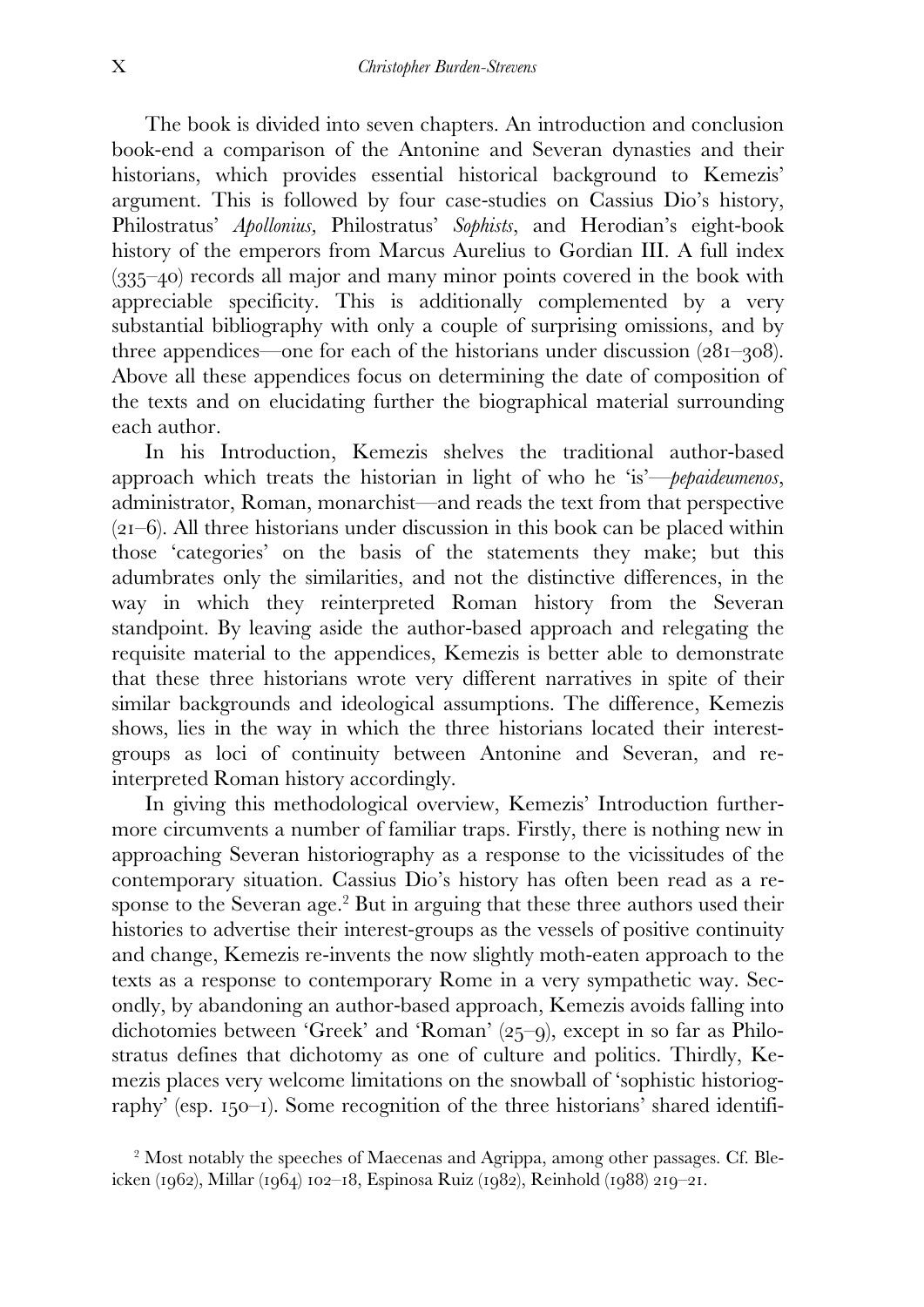cation with *paideia* and of their use of Attic is obviously inevitable. But Kemezis is consistent in viewing the texts as works of historical narrative whose agendas extended far beyond the rhetorical artifice so often criticised in 'sophistic' historiography.<sup>3</sup>

 In Chapter Two ('From Antonine to Severan', 30–89), Kemezis places his broader argument against the backdrop of the many regime changes from the death of Marcus Aurelius to that of Severus Alexander. The author maps these changes across three periodisations: the 'true Aurelii', 'from Commodus to Severus', and 'the later Severans'. This provides an effective overview of the gradual disintegration of the consensus narrative surrounding the ruling dynasty. In 'the true Aurelii', Kemezis argues that 100 years of peaceful transfers of power through adoption and legitimate successions ensured an Antonine consensus narrative which needed neither confirmation nor challenge. As such, Antonine historiography was static, 'timeless', and averse to explaining the recent past and its place within Roman history: there was simply no need for that. A further explanation Kemezis provides for the 'timelessness' of Antonine literature is the close affinity between Augustan and Antonine ideology. The notions of the *civilis princeps* and the renunciation of expansion met no real refutation, he argues, in the period from Nerva's accession to Marcus Aurelius' death.

 In the second section, however ('from Commodus to Severus'), Kemezis explores the fragmentation of that consensus with the reign of Commodus. This poses an obvious stumbling-block: Commodus, the first porphyrogenitus, was the personification of dynastic continuity. How can his reign have been the rupture which prompted our authors to revisit the past? Kemezis argues that, in fact, Commodus constituted a rupture precisely *because* he was a porphyrogenitus: the contrast between himself and his natural father was simply too pronounced. The author takes his cue from Cassius Dio, who clearly did feel that the new *princeps* was a turning-point (72.35.4). However, it is also notable that the same author refers to him as the last of the 'true Aurelii' upon his death (73.22.6), which perhaps complicates Kemezis' picture without necessarily compromising it. The absence of Béranger's now old *Recherches sur I'aspect idéologique du Principat* (Basle, 1953, esp. 137–69) is surprising, particularly in Kemezis' discussion of the undesirability of imperial adoption from the Antonine perspective  $(45-8)$ . Nevertheless, this part of the author's historical overview persuasively locates the transgressive reign and bloody downfall of Commodus as an important point of transition for our authors. Finally, in the third part of his historical survey ('the Later Severans'), Kemezis presents the complete disappearance of consensus surrounding the probity of the ruling dynasty with Caracalla, Elagabalus, and others.

<sup>&</sup>lt;sup>3</sup> E.g. Reardon (1971) 206, Anderson (1993) 105–14, and Lintott (1997) 2501–2, to name but a few examples.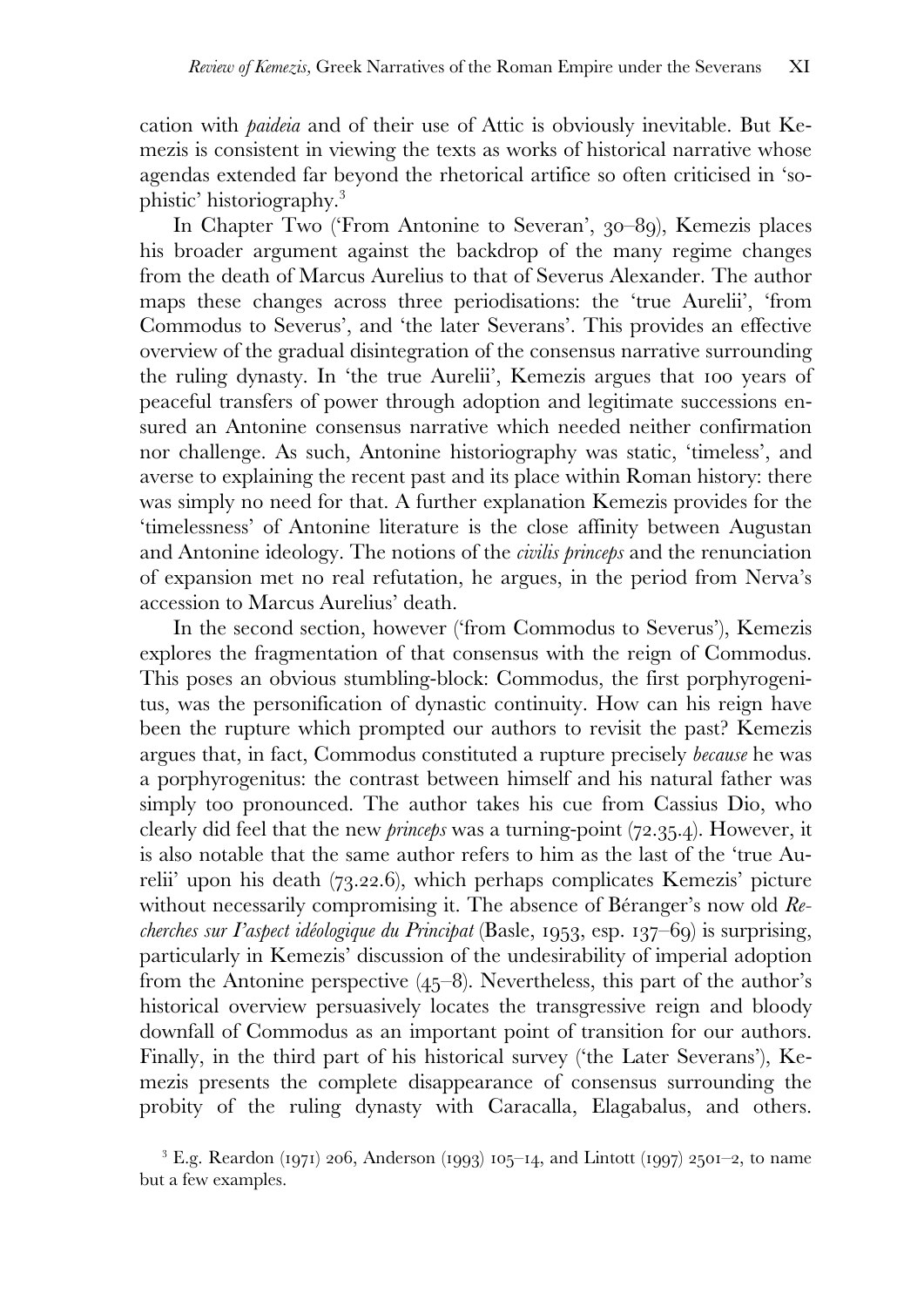Through this summary, Kemezis provides the context within which Dio, Philostratus, and Herodian were inspired to locate continuity in their own times by revisiting the past.

 The third chapter ('Cassius Dio: The Last Annalist', 90–149) suggests that Cassius Dio re-evaluated almost all of Roman history, from the early Republic to his own time, in light of the Severan situation. Kemezis here argues that Dio looked especially to the Late Republic and its transition to the Augustan Principate to locate continuity and stability in the present. In the process, he asserted that this continuity and stability could be found in elites such as himself: senators and magistrates with a conservative outlook. To demonstrate this, Kemezis periodises Dio's history into four 'narrative modes': the 'Republican' mode, the '*dynasteia* mode', the 'Principate' mode, and the 'eyewitness' mode. These are discussed in turn, though not at all at comparable length: comments on the 'Republican' and 'eyewitness' modes are brief, but this is a reasonable choice, in view of the fragmentary state of the former,<sup>4</sup> and the number of studies which already treat Dio's handling of the latter. It would be interesting to know where Dio's Regal Period and the preceding Archaeology fit within this schema of modes, as these are not mentioned. However, the prohibitively lacunose state of that narrative and its heavy epitomisation certainly support Kemezis' choice.

 It is clear from Kemezis' analysis that each 'narrative mode' expresses a particular set of preoccupations, structuring devices, frameworks of historical causation, and literary techniques on the historian's part. The 'Republican' mode of Dio's work takes the reader from the expulsion of the Tarquins to the late second century BCE. It is characterised by Dio's presentation of an overall political climate of harmony and concern for the public interest, in which collective action succeeds thanks to the intervention of virtuous individuals. But then, the '*dynasteia*' mode constitutes the opposite end of the spectrum. At some point in his narrative of the late second century, Dio begins to present collective action in the public interest as impossible as events are driven by the ambition of a very few powerful dynasts. It could be argued that Kemezis draws a more idealistic contrast between Dio's Early-Mid and Late Republic here than is necessarily the case: the narrative of at least the fifth century BCE abounds in internecine conflict, and more so than many other sources.<sup>5</sup> However, Kemezis' comparison of the character of public speech in both of these 'modes' is especially effective at confirming the dissimilarities between the two periods in Dio's view  $(106–7, 111–5)$ .

 The heart of this chapter within the overall purpose of the book lies in Kemezis' evaluation of the transition between Republic and Principate in

<sup>4</sup> On which see the forthcoming symposium *Cassius Dio's Secret History of Early Rome*  (Glasgow, April  $25<sup>th</sup>$  2016) and the forthcoming volume of the same title.

<sup>5</sup> As Libourel (1974) has shown. Cf. also Lange (forthcoming, 2017).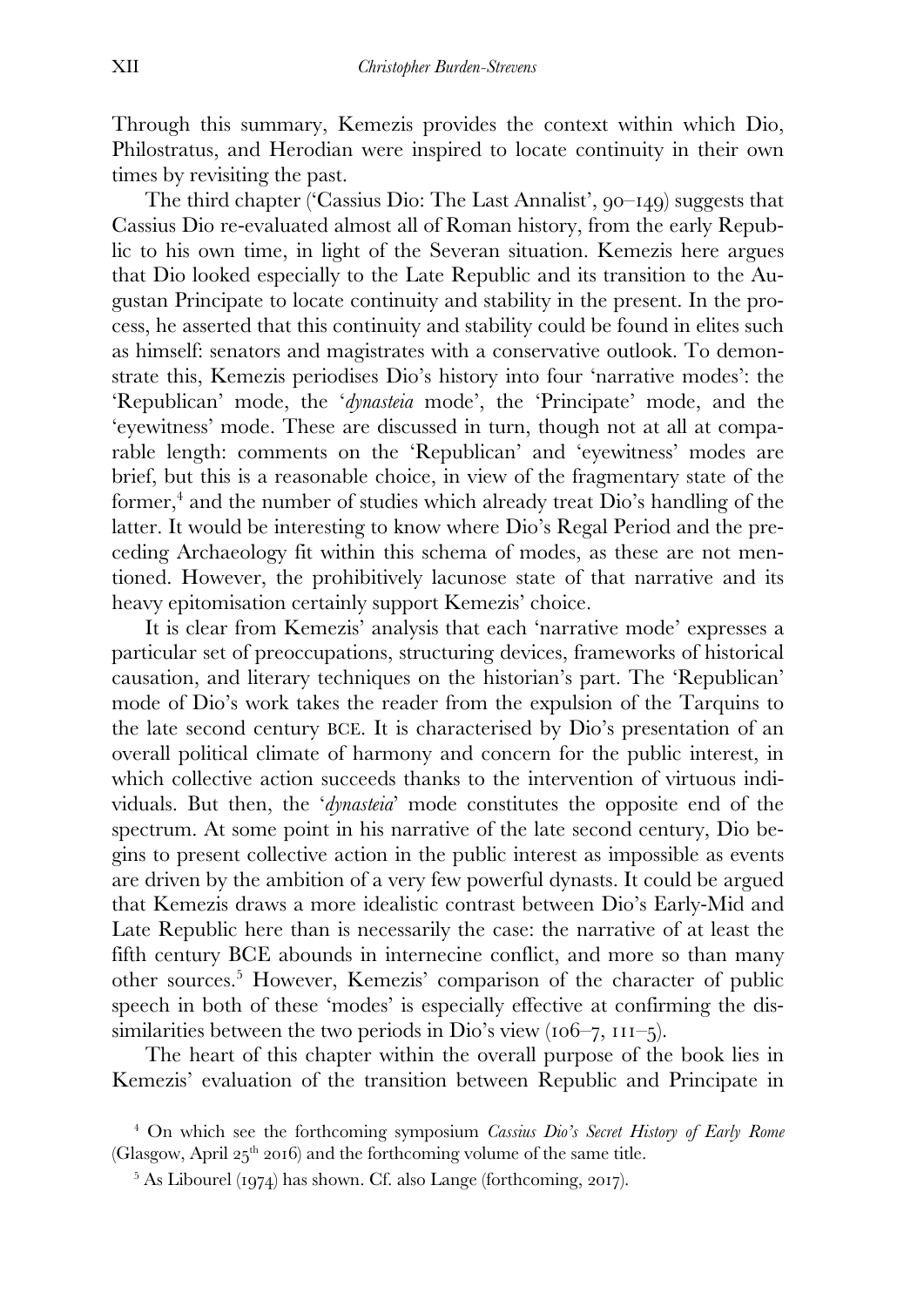Books 52–3 (126–49). Here, Kemezis confronts Books 52–3, in which are placed the constitutional debate of Agrippa and Maecenas, Octavian's *recusatio imperii* to the Senate and his ratification as Augustus, and then the first *princeps*' reforms to the provincial and domestic administration. The critical questions asked (and answered) are these: after the long narrative of ambition and envy of the *dynasteia* mode, how could things ever change? And what did it mean for the Severans to attempt to assert 'continuity' with the Augustan consensus-narrative which followed this change? Through his analysis, Kemezis shows that for Dio such continuity was invested not in the character of individual emperors, but rather in the character of their interactions with the senatorial order. Those who preserved the systems recommended in Maecenas' long exhortation fulfilled Dio's expectations, by retaining the prestige of the Republican magistracies and by restricting them to *hoi aristoi*. The point, as Kemezis states, is not that the magistrates of Dio's time continued to wield real power vis-à-vis the emperor. Rather, by narrating the way in which Augustus reapplied the offices of the Republic to the new monarchy ('in loving detail', 139), Dio located stability and true Romanness within the link that connected himself as a senator and magistrate to Augustus and to the old Republic.

 In Chapter Four ('Philostratus' *Apollonius*: Hellenic Perfection on an Imperial Stage', 150–95), Kemezis argues that Philostratus used his biopic of the sophist Apollonius to show the way in which exponents of *paideia*, rather than emperors, could have a transformative effect upon both centre and periphery. In so doing, Philostratus used this text to assert not only the autonomy of Greek culture, but its predominance, and in a narrative largely independent of dynastic history. As Kemezis notes, the inclusion of Philostratus' works between the formal narrative histories of Cassius Dio and Herodian seems at first glance an odd choice. These latter recorded conventional history, while Philostratus was the biographer of a cultural phenomenon  $(150-5)$ . But it is precisely by using the unlikely text of the *Apollonius* as a case-study that Kemezis demonstrates the different ways in which Severan authors located continuity and positive change within their particular interest-groups: for Dio, senators and magistrates; for Philostratus, *pepaideumenoi*.

 Kemezis' approach is to read the biopic as a work of fiction: a fictional story-world which nevertheless articulates Philostratus' argument about the continuous and stable link to the past to be found in the *pepaideumenoi* of the real, Severan world. Although this approach frees the book from much speculation about what in the work is 'true' or 'untrue' (159), there is still a risk of becoming entangled in questions of probability. In the exchange between Apollonius and the future emperor Titus, for example (*VA* 6.29–33), the sophist predicts Titus' impending assassination by Domitian through an allusion to Homer, which Titus fails to understand, with fatal consequences.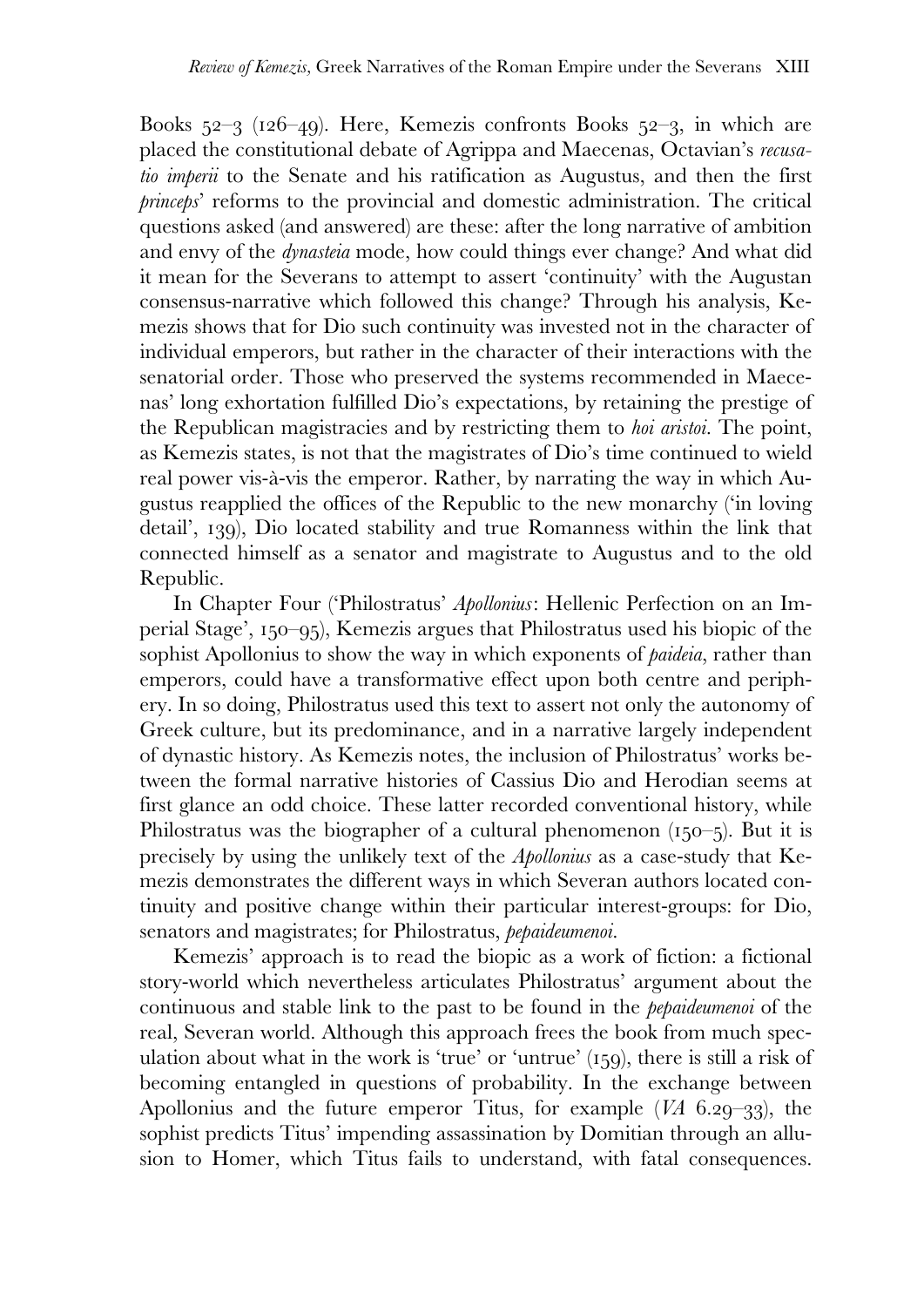This, Kemezis writes, needs to be the case in this fiction, 'because allowing Titus to live would introduce into the *Apollonius'* world an unacceptable historical impossibility' (193). Yet Nerva can be virtually ignored ('on the grounds that he was a historical nonentity', 195) and Trajan completely absent ('Philostratus is ostentatiously rejecting the chance to give his hero credit for the founding of the Antonine dynasty', ibid.). The issue is not that plausible and implausible fictions co-exist in Kemezis' reading of the *Apollonius*, but that these fictions seem to be rationalised rather selectively. Nevertheless, Kemezis' treatment of these more fabulous episodes—especially the showdown between Apollonius and Domitian, in which the emperor is defeated by the sophist and his regime collapses to Nerva—convincingly shows that Philostratus turned to the further past to assert the transformative potential of Hellenic cultural capital, even at the highest level.

 Chapter Five ('Philostratus *Sophists*: Hellas' Antonine Golden Age', 196– 226) elucidates still further Philostratus' advertisement of an Hellenic *paideia*  which can be both serenely independent from Roman dynastic politics while also making it into an admiring audience. It is clear that this and the preceding chapter need to be read together, as Kemezis' concluding syncrisis of the *Sophists* and *Apollonius* shows (218–26). Unlike this latter text, Philostratus' *Sophists* clearly has historical perspective, drawing an explicit distinction between the 'Old' and the 'Second' Sophistic: that is, the further past of Classical Athens on the one hand, and its more recent imitators in the declamatory *agon* on the other (*VS* 481). The critical link between these two worlds, Kemezis writes, is Aeschines, Philostratus' deputed founder of the Second Sophistic. As such, while the biographer draws a clear distinction between the further and more recent history of Greek culture, this is by no means a separation. Rather, 'we get a chronological scheme in which the last five hundred years are all part of one era, whose earliest figure [Aeschines] overlaps with the classical period itself'. That scheme, moreover, is not defined by dynastic changes or political and military events, but by the sophistic art, which continues uninterrupted into Philostratus' own Severan day (201). This observation frames Kemezis' thesis throughout the chapter: that Philostratus consciously eclipsed Roman dynastic politics, and presented Rome as a recipient vessel of *paideia* which is transformed into a cultural centre by the sophists. In this way, Kemezis argues that Philostratus presents 'sophistic' culture as both stable and transformative, redrawing the timeline of previous centuries with landmarks of Greek culture as the frame of reference.

 The critical part of Kemezis' fifth chapter arrives with his analysis of the role Philostratus' envisaged for sophists under the Severans (218–26). Here, he argues that like Dio, Philostratus saw the mid-second century as a golden age: where Dio had Antoninus Pius and Marcus Aurelius, Philostratus had Polemo and Herodes. Unlike that historian, however, the biographer of the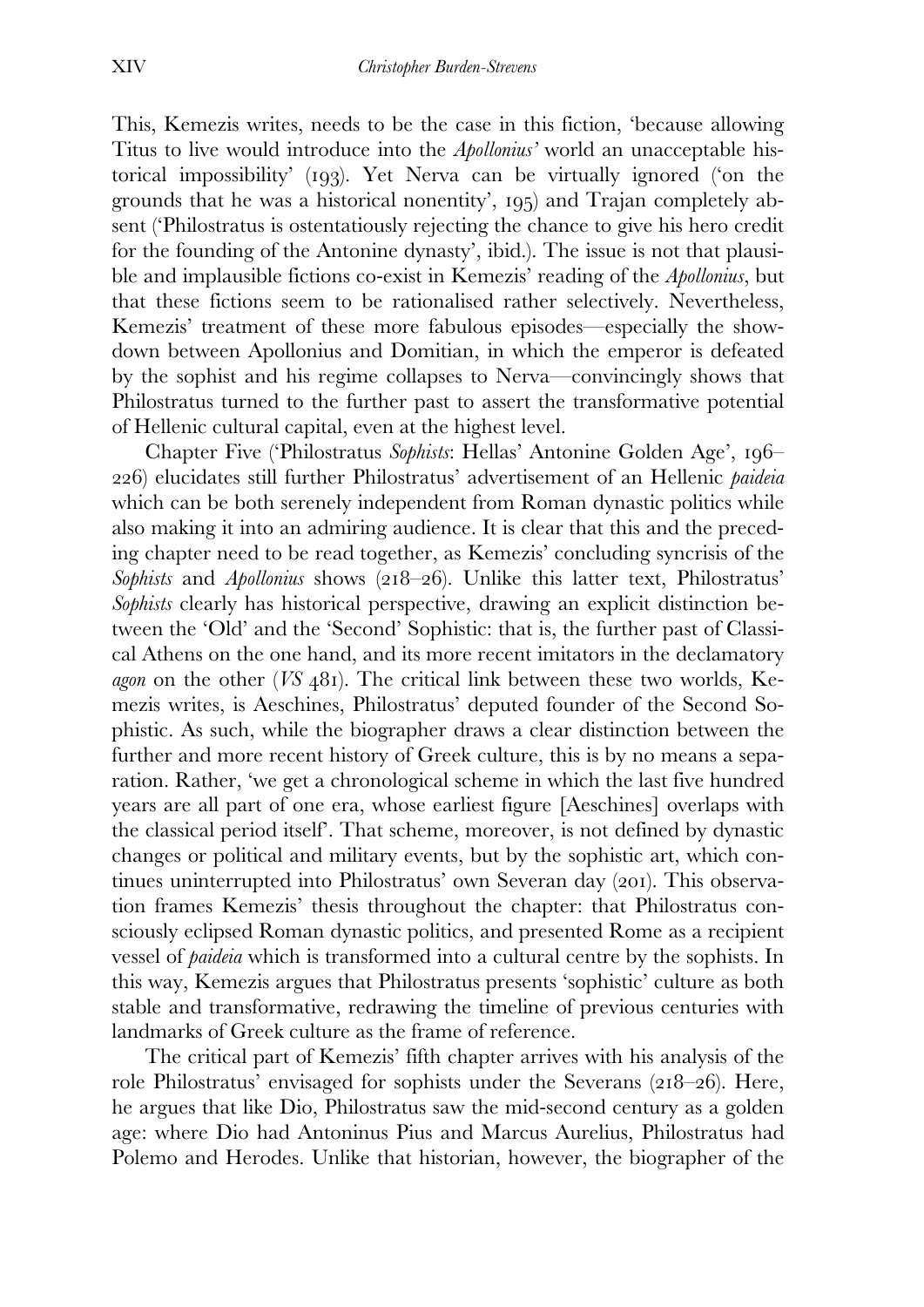sophists used his text to assert that the golden age was certainly not over yet ('the *Sophists* continues its story well on into the reigns of Commodus, Severus, and the later members of the Severan dynasty', 220). In contrast to the beleaguered senators of Dio's contemporary history, no sophist in Philostratus' text will be actively victimised or tyrannised by an emperor. Kemezis shows convincingly that, where for Dio the essential locus of continuity between Antonine and Severan lay in a respectful relationship between a *civilis princeps* and his elites, for Philostratus, stability lay within the realm of sophistic *paideia*, still functioning independently of dynastic politics and in uninterrupted continuity in the contemporary scene.

 The absence of Brunt's seminal article is surprising earlier in this chapter, particularly in the author's rationalisation of the large gap between Aeschines and Nicetes of Smyrna in the text (201) and in his discussion of the sophists' public activities (208–12). Fundamentally following Bowersock's approach,<sup>6</sup> the author suggests that in describing Herodes Atticus' euergetic and political activities, Philostratus asks the audience to see these as '*an integral part of his sophistic persona*' and that he makes this a defining area of sophistic activity (209).<sup>7</sup> But as Brunt has already shown, by Philostratus' own count only a very small proportion of his sophists—six out of forty-two—were munificent, and only fourteen discharged civic functions. Herodes and Polemo are the beacons of the sophistic for Philostratus precisely because they are exceptional.<sup>8</sup> Acknowledging this now widely-accepted work may lend some caution to the author's claims. Nevertheless, this chapter is excellently suited to Kemezis' overall project. It acts as a welcome coda to the previous *Apollonius*  discussion, whose purpose, beyond showing that Philostratus presented Hellenism functioning independently of Roman politics through Apollonius, is not immediately clear. That ambiguity is fully resolved by this next chapter. Apollonius' sophistic, which was only one part in a continuous and independent link running back to Aeschines, continued to thrive even under the fractious Severans. It therefore constituted for Philostratus a single historical period in its own right whose practitioners deserved a history of their almost unbroken continuity, divorced from dynastic politics.

 In his final case-study ('Chapter 6: Herodian: A Dysfunctional Rome', 227–72), Kemezis argues that Herodian deliberately mis-matched Antonine convention with a narrative of Severan and post-Severan chaos. In this way, the historian created a narrative which lurches rapidly from crisis to crisis while at the same time operating within a distinctly Antonine 'mode'. The history thereby emphasised the complete collapse of consensus ideology be-

<sup>6</sup> Bowersock (1969).

<sup>7</sup> Kemezis' emphasis.

<sup>&</sup>lt;sup>8</sup> Brunt (1994) 26, 33–5.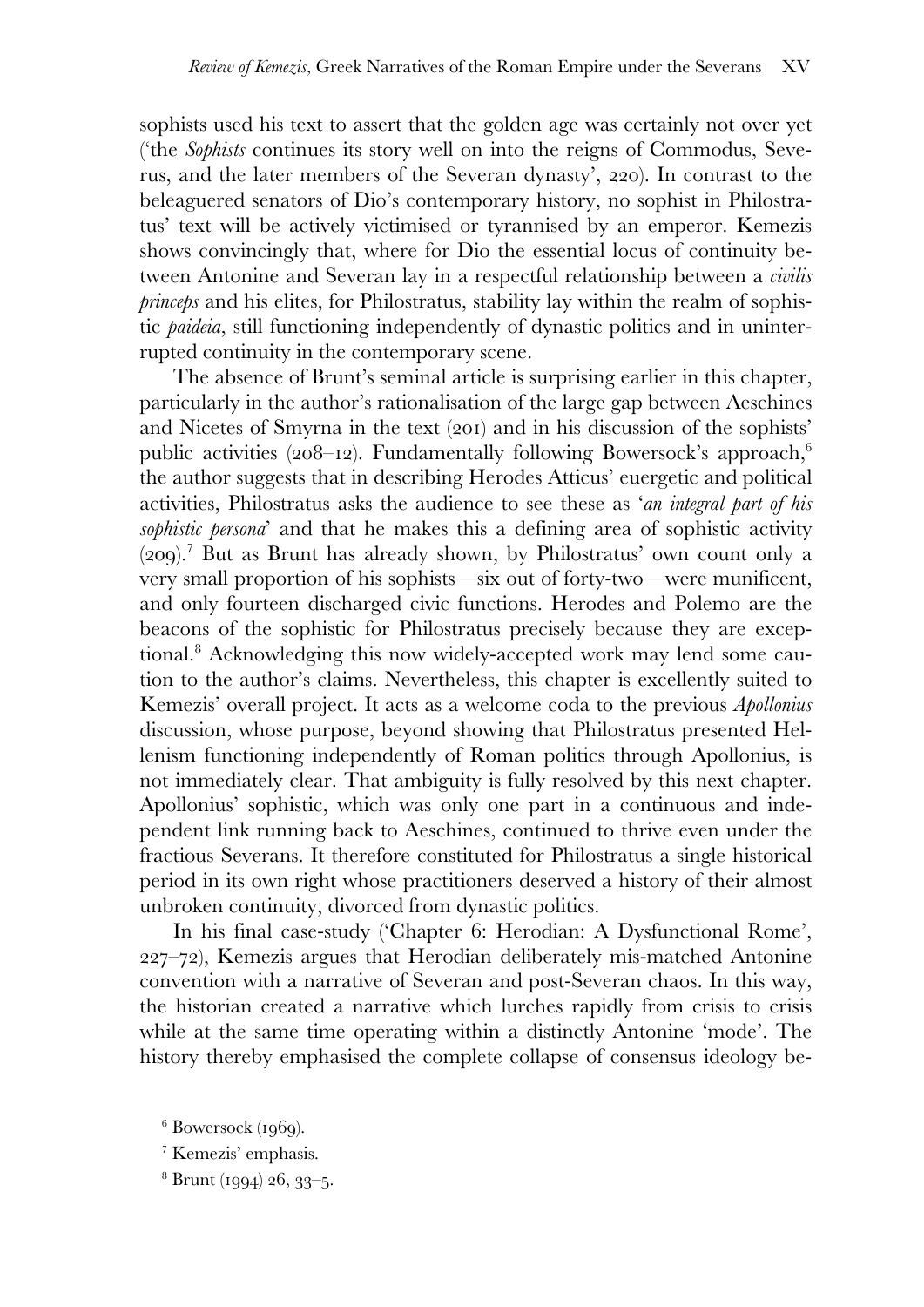tween Antonine and Severan. It asserted that the halcyon ways of thinking and indeed communicating, orally and verbally—were no longer viable in this new world of decline and instability.

 The reader will discover as the chapter unfolds that this Antonine 'mode' can be divided into two broad categories. First there is Antonine literary convention. Unlike Dio and Philostratus, Herodian did not invent a new kind of formally original grand narrative to describe a changed world. Rather, Herodian's remarkably conventional work adhered to numerous literary precepts set out in the Antonine Lucian's manual on the writing of history. For example, in contrast to Dio and Philostratus this historian almost completely effaced his own identity, providing only a few ambiguous words on his background. Additionally, Herodian prefers a narrative rapidity, moving swiftly from one subject to the other with little bridging material; and he largely shuns the ethnographic and geographical digressions which punctuate historical narrative (229–39). This paring-down of the text and the anonymity of its author inevitably create the effect of moving swiftly from accession to assassination, accession to assassination. There is little glimpse of a reprieve, less still a positive outcome. Moreover, unlike our other two historians Herodian cannot lay claim on behalf of himself or 'those like him' to the mantle of continuity and stability, since the identity of the historian and his interestgroup are simply not present. The end-product is markedly pessimistic. Kemezis here demonstrates effectively the way in which Herodian's 'Antonine' style, which emerges from a conscious literary choice, underscores the historian's overall interpretative focus of dramatic and destructive change.

 Secondly, there is the weight of Antonine consensus ideology and the way in which a string of emperors still attempted fruitlessly to operate within it. The choice to begin his work with a brief overview of the reign of Marcus Aurelius is, as the author notes, a loaded one (234–5): Marcus is an idealistic counterpoint to the decline that will follow. He epitomises criteria which all later emperors will fail to meet. Marcus' philosophical leanings and 'contagious' virtue, which filter downward into his subjects, are praised; his associates are of good station and character; he can move seamlessly between Roman centre and provincial periphery, remaining still in essence himself, but responding correctly to the respective demands of each; as an orator, he is effective in persuading and unifying his audience; and his death is met by unanimous grief. The loci of praise of Marcus are conventional and unsurprising, and a number can easily be reapplied to earlier Antonine emperors.

 Kemezis' point is not that these criteria are original, but that Herodian's choice to begin with them is the beginning of a compelling internal argument. By beginning his work with Marcus, the historian can better move on to show at length how ill-adapted such Antonine expectations are to the new, chaotic order. Thus Commodus' first speech asserts his dynastic legitimacy as Marcus' son, the first emperor born in the purple—but Herodian's audience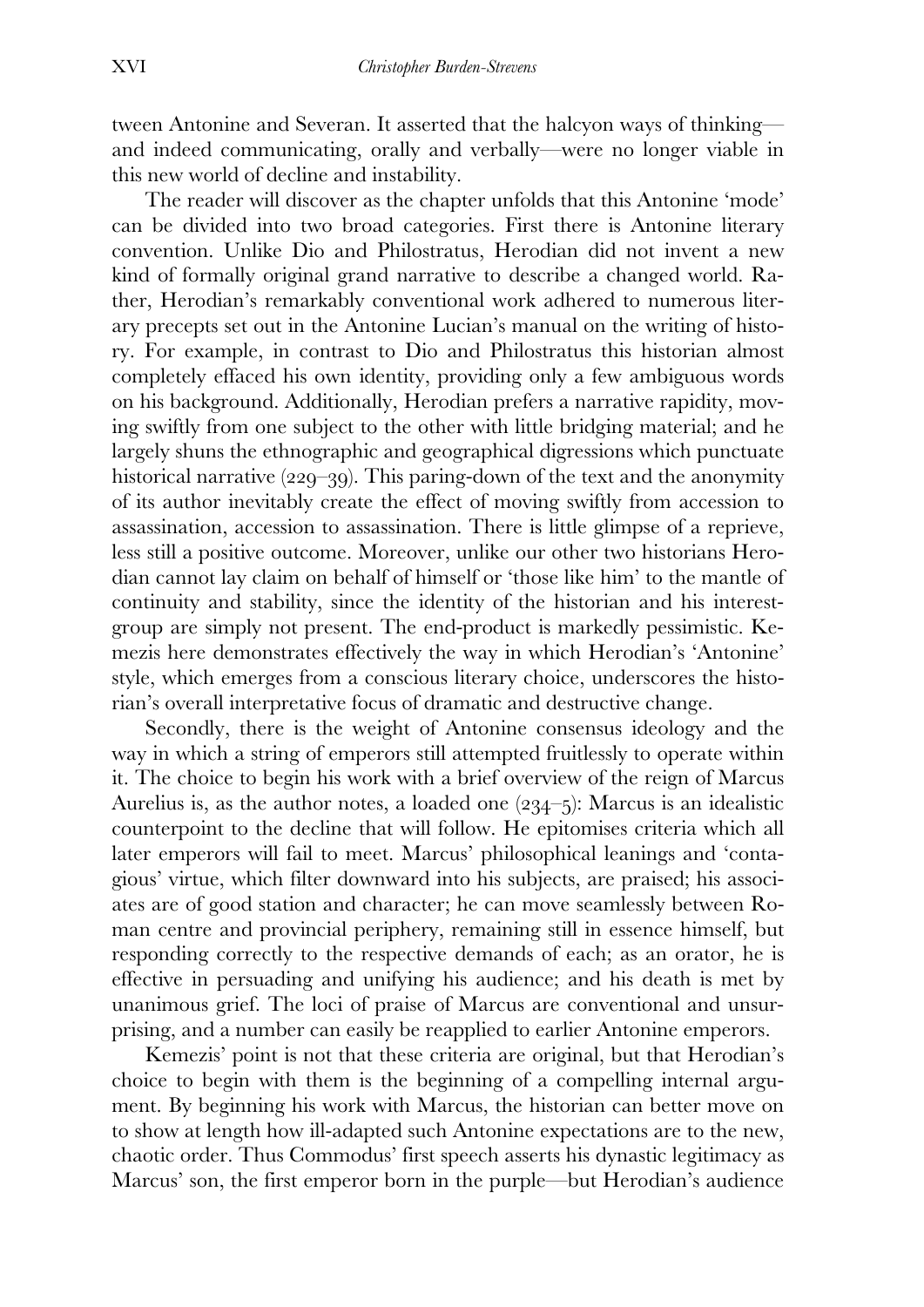know that the character of his reign will be antihetical to the previous one. Pertinax and his prefect Laetus give respective speeches to the Senate and Praetorians, but focus on issues which are simply not relevant to the new times. Macrinus, similarly, will attempt to imitate Marcus' philosophical leanings, but this is rightly perceived as a shambolic pantomime. Furthermore, several short-lived emperors fail to adapt themselves to the boundaries between centre and periphery: they are categorically unable to be the paradigmatic *civilis princeps* of the Greco-Roman elite at home and the decisive war-leader abroad. In the round, this exploration of the ways in which Herodian consciously presented all Marcus' successors attempting to adapt an Antonine ideology to a post-Antonine world is effective. Indeed, it is all the more so when viewed in light of the chaotic overall impression of that world, which is created by the literary techniques through which the historian organises his narrative. In this respect, I find it difficult to agree with Alexander Makhlaiuk's more sceptical comments on this chapter and the extent to which any of this effect was intentional on the historian's part.<sup>9</sup> The contrasts between the symbolically loaded reign of Marcus Aurelius which opens Herodian's history and those of the successor emperors which occupy the remainder are clear; and much as one may speculate on the history's intent, the author makes a convincing case for its effect.

 Kemezis' discussion of Cassius Dio, Philostratus, and Herodian is a persuasive and enjoyable volume which sheds valuable light on historically under-valued sources. The text is almost completely unmarrred by typographical errors (there are comma-splices at 19, 42, 206, 247; and 'acount' at 183). It is a pleasure to read. It is assuredly an essential read for specialists in the Greek prose-writing of the second and third centuries CE; and it equally provides a welcome historical overview of the nexus of problems which generated later crisis and the way in which these historical problems were perceived by contemporaries. From that perspective it will be an invaluable resource for advanced undergraduate libraries as well as for specialist historians and philologists.

CHRISTOPHER BURDEN-STREVENS *The University of Glasgow* christopher.strevens@glasgow.ac.uk

<sup>9</sup> Makhlaiuk (2015).